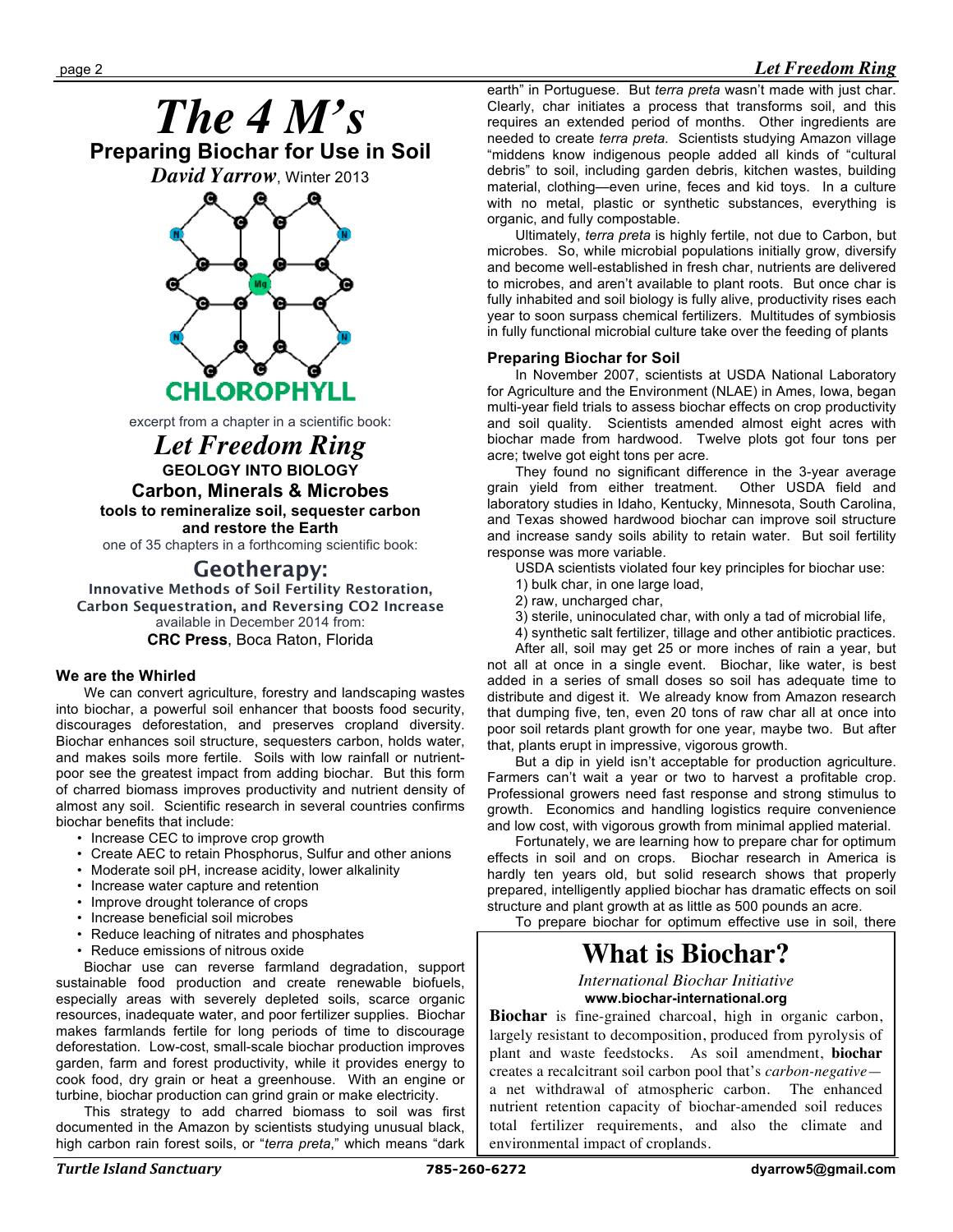#### **Geology into Biology** page 3

#### are four fundamental steps—**The 4 M's**:

**M**oisten, **M**ineralize, **M**icronize, **M**icrobial inoculation.

#### **Moisten: first ingredient of life**

First step is to add enough water to moisten char without becoming waterlogged.

Fresh from a production burner, char is bone dry. It's heated to over 500 degrees C, and hardly has a molecule of water in it.

But water is the first ingredient to cook up biological life. Without water, even earthworms avoid char. But properly moist, worms like char mixed with their food, and microbes rapidly move in to colonize the char.

Fresh char isn't just dry, It's hydrophobic. It actually resists water penetration. Residues of tar and resin left in the char are oily hydrocarbons, and repel water. Until thin films and beads of tar are etched out of char, it won't accept water.

However, char left lying on soil a few months loses those black beads of resin, and its color shifts from sparkly black to lusterless gray. Microbes inhabiting char see those hydrocarbon residues as food. Carbon chains and rings contain electrons and energy, so bacteria and other organisms eat it like candy.

Without water, char is very dusty. Fresh char is weak, brittle and shatters easily. So, dry char easily sheds fine black dust that hovers around like a dark cloud. This dust is hard to handle, easily airborne, not healthy to inhale, and blows away in a wind. And yet, that very fine dust is the most precious portion to add to soil and transform its structure because it most widely and intimately inserts itself between soil particles.

In normal production, water is used to kill the fire that makes the char—to cool it down and stop the charcoal fire. People beginning to make char are surprised how much water is needed to extinguish a charcoal fire. A lot of heat is held in char, and char's micropores soak up lots of water. Often engineers quench fresh, hot char by dumping it in water. However, too much water yields char that is soggy, sticky and heavy, which makes handling messy, and screening for particle size difficult. And water-logged char is anaerobic, and poor habitat for beneficial microbes.

But, with careful attention and proper protocol, a minimum of water will put out a fire, yielding lightweight char that's easy to process. With the right moisture, char isn't dusty, but cohesive enough to hold together in soft clumps that are easy and safe to handle, and don't disappear in a wind. And with just enough water, char is suitable media for strong colonies of microbes, and earthworms are attracted to it.

#### **Micronize: intimate relations**

Second step is to reduce particle size.

Smaller particles disappear into soil quicker, mixing more thoroughly and intimately with soil particles and organisms. Thus, crushing, grinding and screening char are valuable to increase char's dispersal throughout soil, and optimize its effects on soil structure, ion adsorption and microbial colonization.

The first benefit of smaller particle size is increased surface area. For water, ions and microbes to penetrate char, they must enter at an exterior surface. Smaller bits have more total surface available for absorption and adsorption. A one-inch chunk has a surface area of—at best—six square inches. The same chunk shattered in a thousand fragments has thousands times more surface area. Due to extremely fine microporosity, one gram of biochar has over 4000 square feet of surface area, and 12,000 is achievable. Water, nutrients and microbes quickly get inside smaller particles, and access interior spaces.

Smaller particle sizes also distribute in soil more widely, more intimately. Dust—the smallest particles—smaller than most soil particles—inserts itself between soil particles. Carbon isolates soil granules, insulating their electric charges. Thus, clay is less sticky, while sand has more cohesive body.

Smaller particles hold water better, because water penetrates more easily and quickly into char's sponge-like micropores. Large chunks of char have difficulty drawing water into its deepest recesses, and do so slowly.

Similarly, smaller particles allow ions better penetration into the char's sponge-like internal micropore matrix. A large chunk of char has difficulty drawing ions into its deepest interior spaces.

Ultimately, think like a microbe. What size micropores are fit for bacteria? What size will satisfy a fungi? Rice grain kernels of char are large enough to house thousands of microbes. A 1-inch chunk of char is a microbial metropolis—millions of denizens inhabit and share such a charred Carbon matrix.

Because char performs an assortment of services to soil, a variety of particle sizes seem best. Rice grain size char is large enough for large microbial communities. Powdered char provides condominiums for microbes. Fine dust is most effective to separate soil particles and shift soil structure and tilth.

One advantage of weedy biomass is its char easily crushes to dust in your hand. Minimal effort and machinery is needed to create extra fine, fluffy char, and such char seems to further enhance soil structure and boost its CEC and AEC. After a few years of field trials, we may decide weedy char is better than woody for many agricultural soils and crops.

One fascinating facet is water-soluble complex Carbons. Tiny bits of char—the finest dust, with up to 100 Carbons—are small and light enough to suspend in water. These extremely small Carbon molecules can be harvested by rinsing fresh, dusty char with water. They disappear in water, making it slightly dark. The micro-particles are useful in foliar and other sprays, where minerals ions and nutrients are packaged in these ultra-light Carbons. Such nutrients are more easily and efficiently assimilated through leaf pores. And inside a plant, the Carbons strengthen plant structure and energy.

#### **Mineralize: charge the soil battery**

## **Blending Biochar with Compost**

We have no hard numbers on biochar-to-compost ratio. Farmers I work with use 5 parts compost to one part biochar (crushed, average size 3mm, like coarse sand) by volume with good anecdotal results. We don't have replicated, statistically valid trials at this point. —**Wayne S. Teel**, James Madison University

Most compost we see is done with wood char, but biochar from grass and manure will work. We don't see much char from grass except energy crops like switchgrass. In Germany, bio-activation is done primarily by wood char with manure.

Two operations find poultry litter char composted with dairy manure is a great combination. Carbonized poultry litter provides compost with nutrients removed in the dairy flush.

Pyrolysis is in the absence air. Gasifiers are slightly oxidizing, as is staged combustion (e.g. high carbon boiler ash).

Particle size is highly variable. Lots of theories; no rules. Depends on porosity of other material in compost, and what is the bulking agent. Aeration is an important attribute of char in compost.

In Germany, Spain and Japan, compost is up to 50% by weight (w/w), mostly  $5\% - 25\%$  by volume (v/v). We blend 1:2 (v/v) biochar:organics (municipal yard waste) to end with 1:1 compostbiochar blend to use in stormwater bioretention trials.

When composting grasses, your hands get black at 15% biochar: 85% organics by volume  $(1:6 \text{ v/v})$ . If organics lose half their volume, the end is 1:3, 25% v/v (about 12% biochar by weight). That works well for tree nursery growing media.

As little as 5% biochar by volume is beneficial in compost. We put that much in kitchen compost (food scraps), and worms love it! — **Tom Miles**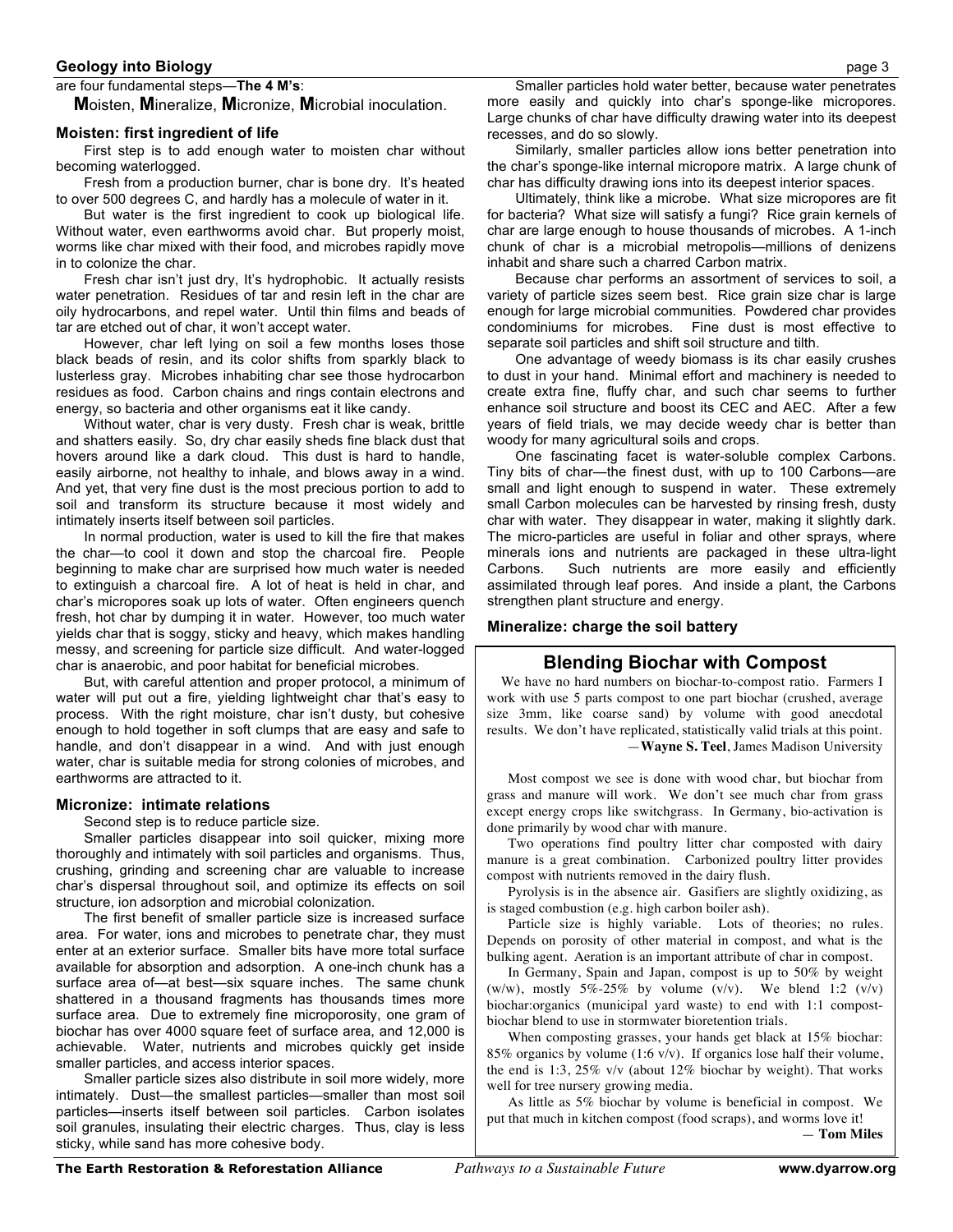#### Third step is to add minerals to biochar.

Soil is a battery that stores electric charge. Electrons and ions are electric charges that adsorp onto soil particles, especially SOM and biochar. The ability of soils to capture and hold these charges—both positive (CEC) and negative (AEC) creates a fundamental electric storage capacity—like the electric potential, or ampere-hours, of a battery. Beyond simple quantity, it's important to also examine how soils can easily and quickly make these electric charges available to organisms.

Both SOM and biochar have remarkable capacity to gather and store both negative (electron) and positive (proton =  $H+$ ) charges, and are highly efficient to hold and deliver ionized minerals and their electrons to cells. Soil Carbon's large, complex molecules, with their embedded minerals and multiple surface charges, are especially effective to capture and hold free electrons. The more electric charges char can store, the more energy soil has to deliver to growing microbes and plants.

Charging this biological battery begins by adding ionized and ionizing minerals. Cations, although they have a positive charge, contribute electrons to the soil battery by giving up their valence electrons, and thus deliver these fundamental mobile charges to power cell biology. Meanwhile, anions are electron receptors (or acceptors) that hold and safely transport electrons around soil or inside a cell, and deliver them to metabolic reaction sites.

Biochar's high adsorption capacity makes it an ideal delivery system for minerals and their electric charges. Electrons and ions adsorped onto and into biochar are safely, efficiently placed in the root zone, and kept there, ready for ion exchanges with plant roots. Char-adsorped minerals are removed from the soil solution, and thus have minimal mobility to leach and outgas. So, any electrons in char are kept in the root zone, in locations that attract plant roots.

Micronized minerals that are finely powdered are more able to blend into intimate contact with bits of char, and thus deliver electric charges where they are needed. Like micronized char, smaller particles mean greater surface area, and faster, easier digestion by microbes. Stone meal or rock dusts are natural, insoluble forms of minerals that can be mixed with char to charge the soil battery. Synthetic, soluble commercial fertilizers can also be micronized to blend into char to supply electric charge.

Most farm soils have deficits and/or imbalances of major minerals, and thus require amendments. Similarly, char made from biomass grown in mineral-deficient soil will be short of essential elements. Any soil test quickly, cheaply reveals what minerals are needed by soil, and in what amounts. Adding these minerals to soil directly can create losses, and lower effective use of the minerals. But blending these minerals with biochar adds needed nutrients in a high efficiency, targeted delivery system.

## **Full Spectrum Fertility**

Nature's best source for trace elements is sea minerals. For over a billion years, minerals from the land washed into the sea. Every element that dissolves in water is in the sea—including nano- and pico-elements. Sea water is a full spectrum source for every and all elements that are essential for life.

And sea minerals are in ratios that are ideal to sustain cells and organisms. This mix of minerals was blended, sorted, stirred, precipitated, titrated, and energized by geological and biological processes of Earth evolution. For example, early in planetary history, bacteria in the sea ate Iron, and precipitated this magnetic mineral out of solution. Later, cells evolved that fixed Calcium and Phosphorus to create crystal shells to shield their soft bodies. Many biological and geological processes have created the mix of minerals in the sea. Thus, this mix is no accident, but a full menu of all minerals needed by biology in a deliberate, balanced blend, created by intelligent evolution.

# **Grandfather's Charcoal Garden**

submitted by Ken Bourne 10-03-2012 using biochar in my organic nursery over 50 years.

My grandfather was a charcoal burner in Sussex England. He brought home smaller pieces, which he fed to his dogs (and me). He kept his charcoal in a hessian sack next to his compost. One day rain ran off compost to soak the charcoal. Grandfather was so mad he threw the charcoal on his garden, and got the best yields ever. This was his "secret" for years, passed on to my father, then to me.

A few years ago, I learned he wasn't the first to discover charcoal's benefits. Amazonians did a few thousand years ago. He didn't know charcoal is changed to biochar by inoculation with beneficial bacteria and microbes. I realized growing organic with biochar gives better yields and nutrient-rich crops.

Adding inoculated charcoal to poor soil, and using chemical fertilizer has no benefit, as chemicals kill bacteria that extract nutrients from soil. The greatest benefit is adding biochar to soil amended by organic matter with healthy bacteria. Biochar absorbs water, filters run-off, sequesters carbon.

A farmer must see immediate results, and learn why these results duplicate themselves. He must also learn to add rockdust, bonemeal and other organic matter. It's cheaper and better for his crops, family and profits.

Given the weak, depleted, deficit state of most farm soils, I recommend charging biochar with sea minerals as a way to deliver the full spectrum menu of elements needed by biology. Immediately after making char, douse the char with sea minerals dissolved in water. Adding this solution to fresh, hot char accomplishes five tasks in one operation:

- 1) **Extinguish**: sea mineral solution puts out the charcoal fire by cooling and by steam;
- 2) **Moisten**: hot char flushed with water generates steam with enough pressure to force itself into char micropores;
- 3) **Fracture**: steam pressure strong enough cracks open char to expose inner area as external surface, boosting adsorption;
- 4) **Scour**: alkali ions of sea minerals loosen and remove tar and resin residues from char's micropores;
- 5) **Mineralize**: sea mineral ions adsorped onto char's electric charge sites load Carbon matrix with a full menu of elements. Then, when microbes and roots invade char micropores, they

find fundamental food all cells require, already in solution, ready to feed them. This elemental feast assures soil a foundation of essential nutrients to support rapid, vigorous, healthy growth.

Biochar's AEC also allows it to adsorp and supply negative ions, mostly nitrates and phosphates. Nitrogen and Phosphorus were #1 and #2 fertilizers in  $20<sup>th</sup>$  Century farming. Sea minerals don't supply much of either, so N and P must be added in various forms. Biochar is a high efficiency delivery system for anions, with high bioavailability and minimal loss by leaching. In properly prepared biochar, N and P are not only present as nutrients, but also as organic biomolecules of living soil biology. Microbes living in biochar are an ideal medium to retain and recycle these anions.

## **Microbial Inoculation**

Fourth step to prepare biochar for soil is to add life to it. With water, nutrient ions, and vast, empty micropores in the char, microbes move in. We don't eat our houses, and microbes don't eat char. They live in it.

In the paradigm shift from  $20<sup>th</sup>$  Century chemistry to  $21<sup>st</sup>$ Century biology, the culture and care of symbiotic organisms is crucial for soil fertility. For endless eons of geological evolution, microbes managed and improved soil to sustain fertility. Creating fertile soil is a fundamental job description for these "no-see-ums" of soil. These least and smallest of all life forms are among the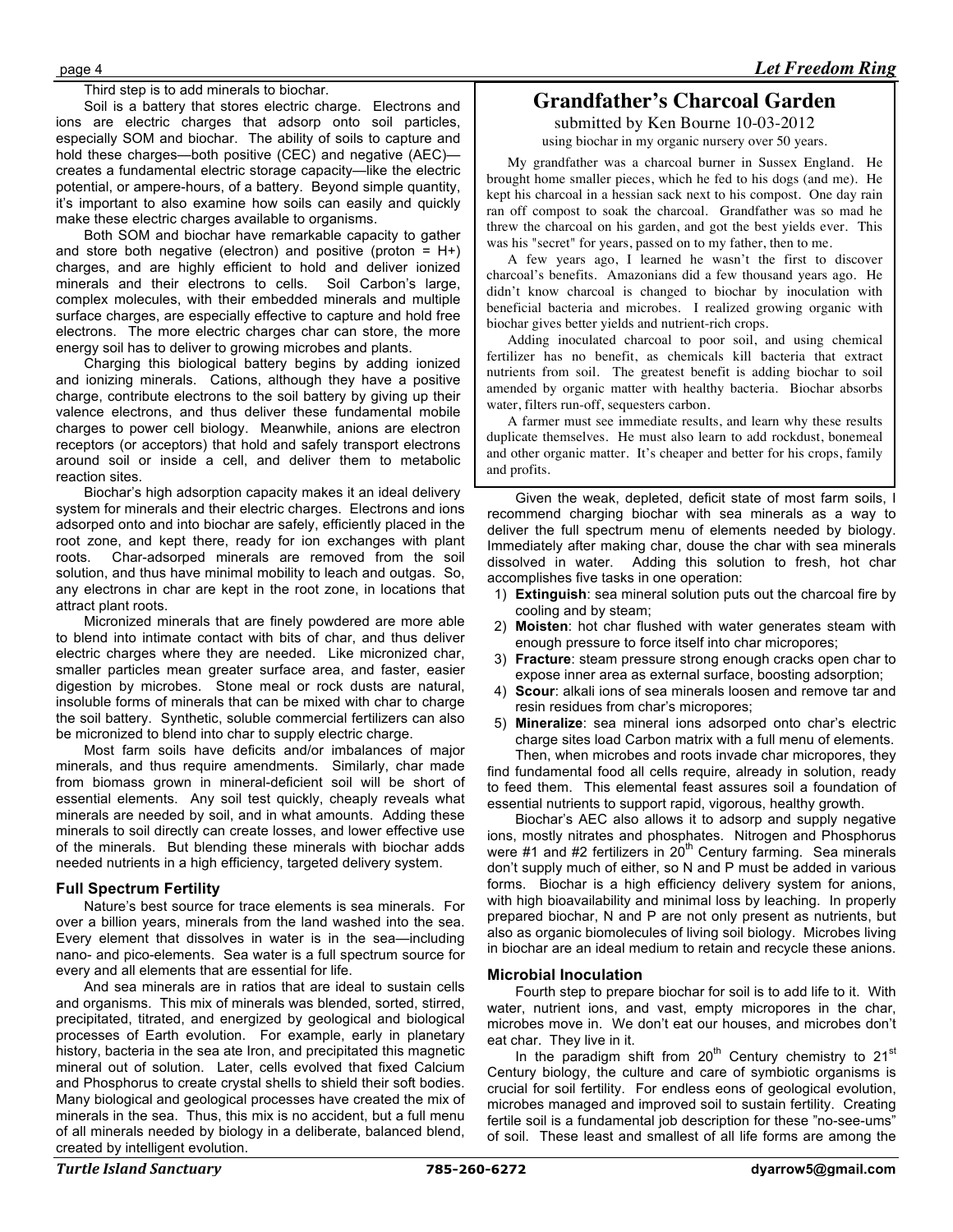#### **Geology into Biology** page 5

Earth's most ancient communities. Yet, we ignore what we can't see—microbes—and focus on obvious, visible bulk ingredients organic matter, compost and mineral fertilizers.

Bacteria are Earth's oldest life forms. While a singe bacteria is simple, as a collective community or culture, they are complex, and more intelligent than plants. One expression of this is that it is primarily bacteria that consume trace elements, and build them into complex biomolecules that perform key, often fundamental, metabolic and regulatory functions.

If minerals are the foundation of biology, microbes are the sill plate—where foundation meets superstructure. Microbes transform minerals into protoplasm in living cells. Bacteria are the primary consumers of mineral nutrients. They also synthesize critical biomolecules that more complex organisms require. For example, all B vitamins are synthesized by microbes, who then supply them to plants and animals.

For example, vitamin B12—so-called "vegetarian vitamin"—is not made by animals, but only by a bacteria. B12's mineral cofactor Cobalt has six valence electrons in outer orbitals, and thus makes six bonds to other atoms. B12 bacteria build a complex structure of Carbon rings to enclose an atom of Cobalt. Unlike Chlorophyll and Heme, whose Carbon rings are in a twodimensional, flat disk, B12's more complex Carbon rings form a three dimensional structure. Thus Cobalt's magnetic energy is focused and harnessed to perform certain critical, universal energy exchange functions needed for DNA replication, hormone synthesis and red blood cell formation.

Thus, these simplest and least of all life forms digest trace elements to transform them into key biomolecules that are metabolic catalysts and regulators in larger organisms. Similarly, bacteria assemble minerals and biomolecules into primary units of protoplasm, which are fed to cells of larger, more complex life forms, including plants and animals.

Studies show char is an ideal substrate to culture many beneficial microbes. Features that make char ideal for water filtration media also make it optimum habitat for the smallest microbes. Larger particles soak up nutrients and water. With essential nutrients abundant and bioavailable, microbes take up residence inside char. Each bit of biochar becomes a host for colonies of bacteria and fungi, the primary cycle of the soil food web, and their presence anchors the rest of the soil biology. Larger char particles provide enough space for large-scale, fully diversified microbial communities to become established, and nurse the growth of their food-seeking networks.

For example, mycorrhizal fungi take up residence in char, proliferate by abundant sporulation, send whisker-thin hyphae out into soil to search for water and nutrients, and pump them to fungi living in char. Thus, char becomes an active storehouse to stockpile essential nutrients. Fungi interact with other organisms in symbiotic networks to create complex feeding webs. This interactive community helps soil breathe, absorb water, mobilize nutrients, support larger life forms. Together, this living community forms intelligent, adaptable and resilient systems.

Thus, char preparation's final step is inoculation with a wide diversity of microbes to jumpstart their presence and function.

#### **Biodiversity of Digestion**

As the emerging 21<sup>st</sup> Century biology paradigm spreads, it is spawning businesses and services that offer a variety of new inoculants to enliven soils. Many new probiotic products are becoming available on the market.

Most often, simply and easily, char is inoculated by blending it with compost. Properly mixed, in just a few days, char becomes colonized by beneficial microbes. These microbial colonies form a "culture" of interactive organisms that dramatically improve char's value as a soil enhancement. Compost not only provides microbes biochar to inhabit, but also supplies partially digested OM to feed microbes as they get settled into their new homes.

Compost and biochar aren't competitors contesting for available raw materials, but complementary. Wet biomass is best made into compost, while dry biomass is ideal to convert to char. After production, char and compost are perfect partners for soil. Fresh char is lifeless, and needs compost to populate its empty micropores. Char is an ideal media to transfer microbes into new biomass and kickstart compost's digestive processes. Compost benefits from char's super-stable habitat for microbes.

Unfortunately, quality compost teeming with a full diversity of microbes is hard to find. Compost is often treated as inert organic matter, and a way to dispose of "wastes." Much compost is made from high Carbon mono-materials, like wood chips or leaves, and lack fully diverse microbial cultures. Inadequate attention is given to assure strong, diverse, multi-function digestive organisms.

Thus, for biochar inoculation, it's crucial to select compost that delivers a full diversity of microbes. One solution is to use compost made with animal manures, especially from herbivores. Animals with ruminant digestive systems have far more diverse and active microbial cultures. It also helps to include diversity sources of raw biomass that break down into a variety of organic substances. The highest quality composts even include herbs, mineral supplements and even biochar.

In Europe, newly developed EU protocols recommend most biochar is fed to animals. This accomplishes microbial inoculation by passage through animal intestines. Indigestible char moves through an animal gut to be spread with the manure on soil, fully colonized by a full range of digestive organisms.

Currently, several microbial inoculants, inoculation strategies and microbial starter foods are available for purchase:

Rudolf Steiner, in early 20<sup>th</sup> Century Germany, was among



# **Carbon Super-battery**

In 1962, science discovered "graphene"—pure Carbon atoms in a regular hexagonal pattern as a one-atom thick monolayer sheet. Atoms are densely packed in flat honeycomb lattice, best visualized as atom-scale chicken wire. Graphene is very light; a one-squaremeter sheet weighs only 0.77 milligrams.

Research now makes graphene batteries to charge 100 to 1000 times faster, are inexpensive, non-toxic, and surpass current battery technology in efficiency and performance. Graphene nanotechnology deposits an atom-thin layer of carbon on an electrode. This super-thin coating quickly adsorps huge numbers of electrons, stores that charge, slowly meters electrons out for use.

An iPhone graphene battery can charge in five seconds. MacBook graphene battery can charge in 30 seconds. Electric cars with a graphene battery can charge as quickly as filling a car with gas. Besides super fast charging, the battery has few negative environmental impacts, and is biodegradable, even compostable.